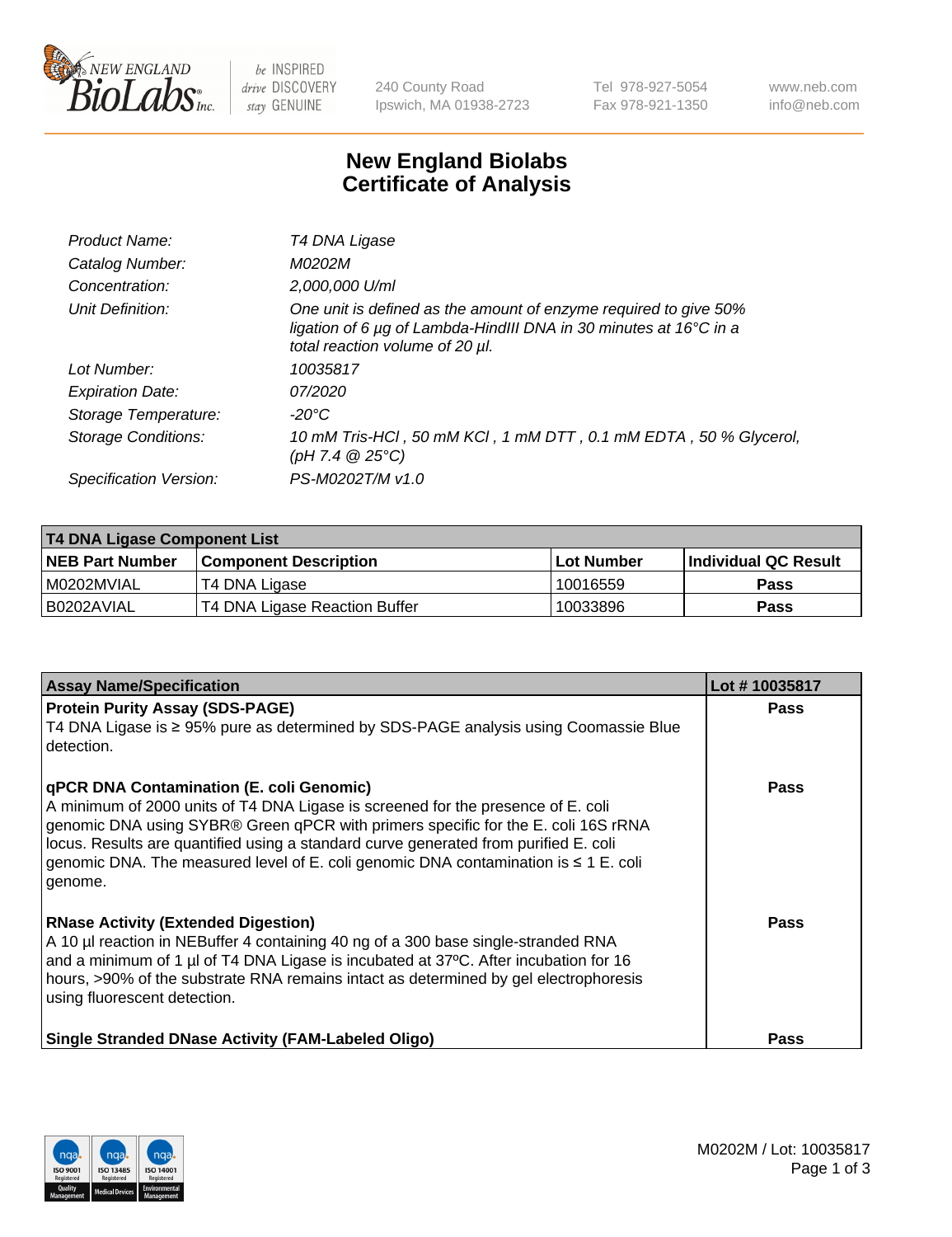

be INSPIRED drive DISCOVERY stay GENUINE

240 County Road Ipswich, MA 01938-2723 Tel 978-927-5054 Fax 978-921-1350 www.neb.com info@neb.com

| <b>Assay Name/Specification</b>                                                                                                                                                                                                                                                                                                                                                                                    | Lot #10035817 |
|--------------------------------------------------------------------------------------------------------------------------------------------------------------------------------------------------------------------------------------------------------------------------------------------------------------------------------------------------------------------------------------------------------------------|---------------|
| A 50 µl reaction in CutSmart® Buffer containing a 20 nM solution of a fluorescent<br>internal labeled oligonucleotide and a minimum of 10,000 units of T4 DNA Ligase<br>incubated for 16 hours at 37°C yields <5% degradation as determined by capillary<br>electrophoresis.                                                                                                                                       |               |
| <b>DNase Activity (Labeled Oligo, 3' extension)</b><br>A 50 µl reaction in CutSmart® Buffer containing a 20 nM solution of a fluorescent<br>labeled double-stranded oligonucleotide containing a 3' extension and a minimum of<br>10,000 units of T4 DNA Ligase incubated for 16 hours at 37°C yields <5% degradation<br>as determined by capillary electrophoresis.                                               | Pass          |
| <b>DNase Activity (Labeled Oligo, 5' extension)</b><br>A 50 µl reaction in CutSmart® Buffer containing a 20 nM solution of a fluorescent<br>labeled double-stranded oligonucleotide containing a 5' extension and a minimum of<br>10,000 units of T4 DNA Ligase incubated for 16 hours at 37°C yields <5% degradation<br>as determined by capillary electrophoresis.                                               | Pass          |
| <b>Double Stranded DNase Activity (Labeled Oligo)</b><br>A 50 µl reaction in CutSmart® Buffer containing a 20 nM solution of a fluorescent<br>labeled double-stranded oligonucleotide containing a blunt end and a minimum of<br>10,000 units of T4 DNA Ligase incubated for 16 hours at 37°C yields <5% degradation<br>as determined by capillary electrophoresis.                                                | Pass          |
| <b>Endonuclease Activity (Nicking)</b><br>A 50 µl reaction in NEBuffer 1 containing 1 µg of supercoiled PhiX174 DNA and a<br>minimum of 2000 units of T4 DNA Ligase incubated for 4 hours at 37°C results in <10%<br>conversion to the nicked form as determined by agarose gel electrophoresis.                                                                                                                   | <b>Pass</b>   |
| <b>Exonuclease Activity (Radioactivity Release)</b><br>A 50 µl reaction in NEBuffer 1 containing 1 µg of a mixture of single and<br>double-stranded [3H] E. coli DNA and a minimum of 2000 units of T4 DNA Ligase<br>incubated for 4 hours at 37°C releases <0.1% of the total radioactivity.                                                                                                                      | Pass          |
| <b>Ligation and Recutting (Terminal Integrity, Digested DNA)</b><br>A 20 µl reaction in 1X T4 DNA Ligase Reaction Buffer containing 2 µg of Lambda<br>DNA-HindIII Digest and a minimum of 4000 units of T4 DNA Ligase incubated for 16<br>hours at 37°C results in >95% ligation of the DNA fragments as determined by agarose<br>gel electrophoresis. Of these ligated fragments, >95% can be recut with HindIII. | Pass          |
| <b>Non-Specific DNase Activity (16 Hour)</b><br>A 50 µl reaction in NEBuffer 1 containing 1 µg of CIP-treated Lambda-HindIII DNA and<br>a minimum of 2000 units of T4 DNA Ligase incubated for 16 hours at 37°C results in a<br>DNA pattern free of detectable nuclease degradation as determined by agarose gel                                                                                                   | <b>Pass</b>   |